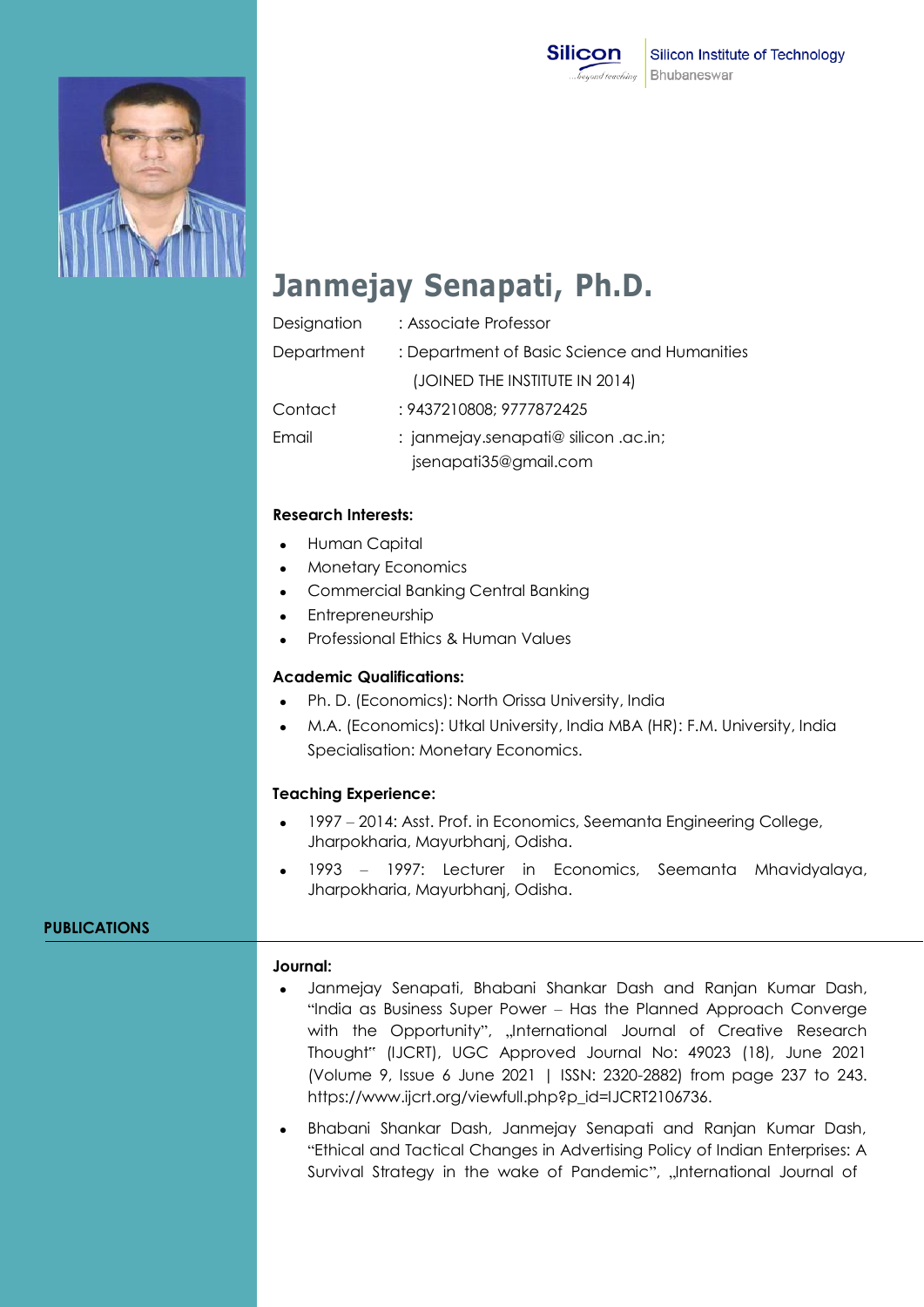Economics and Management Studies" (IJEMS), June 2020 (Volume 7, Issue: 6 June 2020) (ISSN: 2393-9125) from page 119 to 123.

- Janmejay Senapati, Ranjan Kumar Dash and Bhabani Shankar Dash, "Human Capital Formation: Mid-Day-Meal Programme and Education of Primary School Children", "International Journal of Research in Engineering, Science and Management" (IJRESM), June 2019(Volume: 2 Issue:6, June, 2019) (ISSN: 2454 – 132X) from page 327 to 335.
- Janmejay Senapati, Bhabani Shankar Dash, Ranjan Kumar Dash and Ryan Singh, "Finding Health Care Solution for India: A Comparative Study with USA and UK", International Journal of Advance Research, Ideas and Innovations in Technology, (www.ijariit.com), May-June 2018(Volume:4 Issue:3) (ISSN: 2454-132X) from page 2137 to 2145.
- Bhabani Shankar Dash, Janmejay Senapati, Ananya Sephali Senapati and Ranjan Kumar Dash, "A Review on Scope of Women Entrepreneur under "Make in India", International Journal of Innovative Research and Studies"(IJIRAS) (www.ijiras.com), June 2017(Volume:4 Issue:6) (ISSN: 2394- 4404) from page 293 to 298.
- Mahendra Prasad Agasty and Janmejay Senapati, "Food Security in Odisha: Problems and Policy Implications" Indian Journal of Applied Research, 303, Maharana Pratap Complex, Opp. Kapadia Guest House, B/H V.S Hospital, Paldi, Ahemedabad-380006, Gujarat(INDIA), June 2016(Volume:6 Issue:6)
- Mahendra Prasad Agasty and Janmejay Senapati, "Handicraft Industries in Odisha: Problems and Prospects", International Journal of Multidisciplinary Research and Development (ISSN:2349-5979) published by Gupta Publications, 169, C-11, Sector-3, Rohini, Delhi-110085, June 2015(Volume:2 Issue:2)
- Janmejay Senapati and Jagannath Lenka, "Human Capital Formation: Mid-Day Meal Programme and Health of Primary School Children", North Orissa University Journal of Social Science (ISSN: 23196017) published by North Orissa University, Sriram Chandra Vihar, Takatpur, Baripada-757003, Odisha in the academic session 2012-13.

## **Conferences attended:**

- 5 days FDP on "Effective Delivery of Online Classes and Conducting of Online Examination" held on 13th to 17th December 2021, Organized by Department of I.T.M. Ravenshaw University, Cuttack.
- One-Day Online Workshop on "How to Conduct the Student Induction (SIP) Program" on 20th September, 2021 organized by All India Council for Technical Education (AICTE).
- 5-day online FDP on the theme "Inculcating Universal Human Values in Technical Education" organized by All India Council for Technical Education(AICTE) from 16 August, 2021 to 20 August, 2021.
- 1-Hour Independence Day Webinar on "IPR: Key to India"s Future Journey" Facilitated by Mr. Munish Sudan, Head IP and Research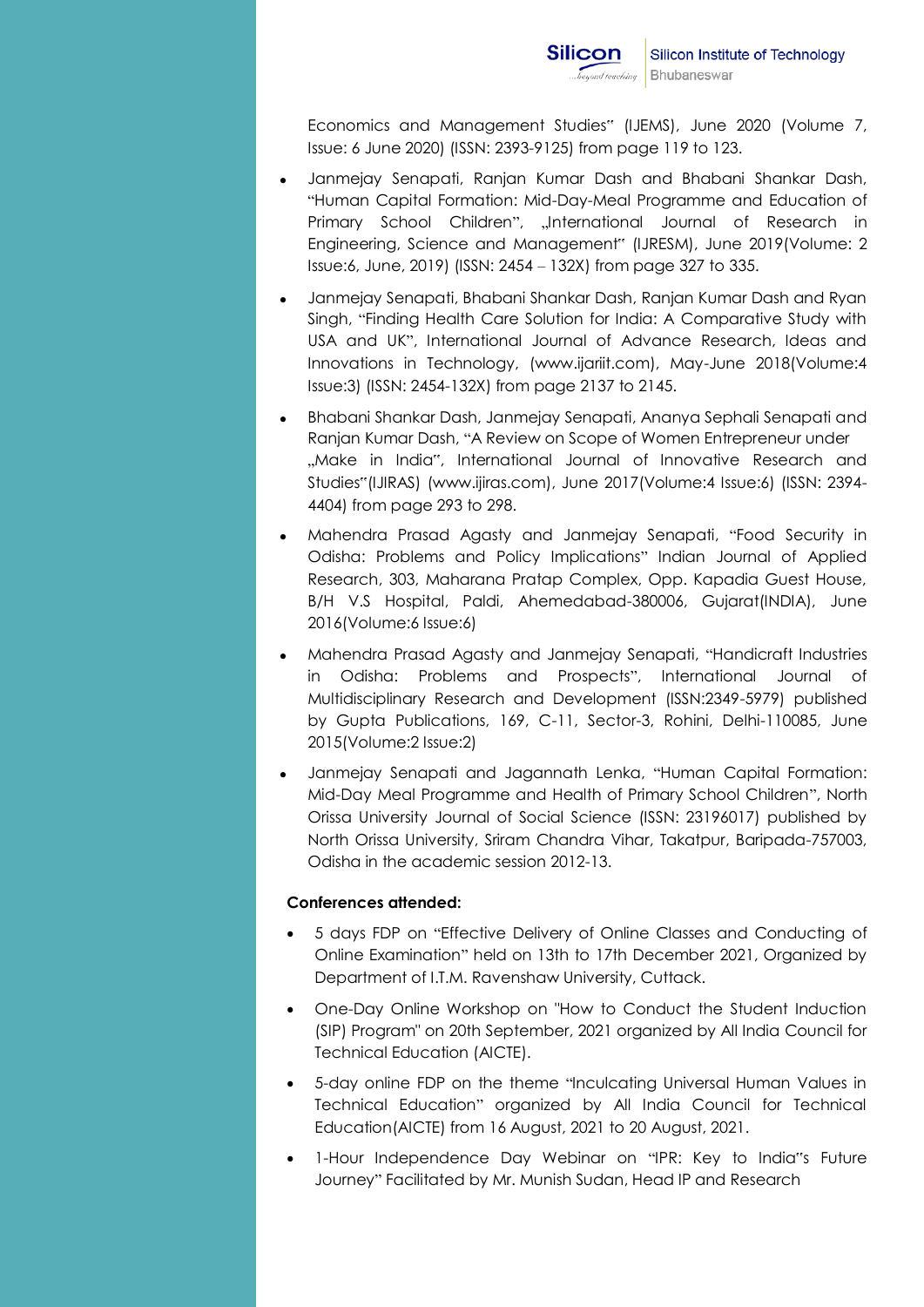Collaboration, Tata Steel on 14th August, 2021, which was organised by Turnip Innovations Pvt. Ltd., Chemtex Lane, Hiranandani, Mumbai, 400076, India.

- National webinar organised by Synergy Institute of Engineering and Technology, Dhenkanal, Odisha, on the topic of "Ethical Leadership" held on 30th July 2021.
- National webinar organised by Synergy Institute of Engineering and Technology, Dhenkanal, Odisha, on the topic of "Gender Equality" held on 8th July 2021.
- Two-day workshop on the topic "Business Starter Docket" held from 3rd to 4th July 2021, organized by the Entrepreneurship Development Cell, Silicon Institute of Technology, Bhubaneswar.
- Two-day workshop on the topic "Start-up: The Inceptive Phase" held from 26th to 27th June 2021, organized by the Entrepreneurship Development Cell, Silicon Institute of Technology, Bhubaneswar.
- 53rd (Virtual) Annual Conference of Orissa Economics Association organized by National Institute of Science Education and Research (NISER), Bhubaneswar from 12th to 14th February 2021.
- AICTE Training And Learning (ATAL) Academy Online FDP on "Social Enterprise Management" from 2020-11-23 to 2020-11-27 at Banaras Hindu University.
- AICTE Training And Learning (ATAL) Academy Online FDP on "Organizational Behaviour" from 26th October 2020 to 30th October 2020 at Institute of Management Technology, Nagpur.
- "5-day online FDP on Universal Human Values for DEEKHARAMBHA (Student Induction Programme)" organized by NIT, Patna during 21-25 September 2020.
- "Design Thinking for Innovation", an online non-credit course authorized by University of Virginia and offered through Coursera, a world-wide online learning platform founded in 2012 by Stanford computer science professors Andrew Ng and Daphne Koller that offers massive open online courses, specializations, and degrees on 4th August 2020.
- TEQUIP-III sponsored three days national webinar/video workshop on "Transforming Pedagogy in India" held during 1st – 3rd August 2020 organised by NIT Jamshedpur.
- National Level Online Webinar on "Gender Sensitisation and Equality" in collaboration with University Grants Commission (UGC), MHRD, Government of India, organized by J. G. College of Commerce, Hubuli on 12th July, 2020.
- E-Quiz on "Vocal for Local", on 24th June 2020, organized by the School of Entrepreneurship Skills, Bharatiya Skill Development University, Jaipur in association with the Management & Entrepreneurship and Professional Skills Council and Institution"s Innovation Council, Ministry of Human Resource Development, Government of India.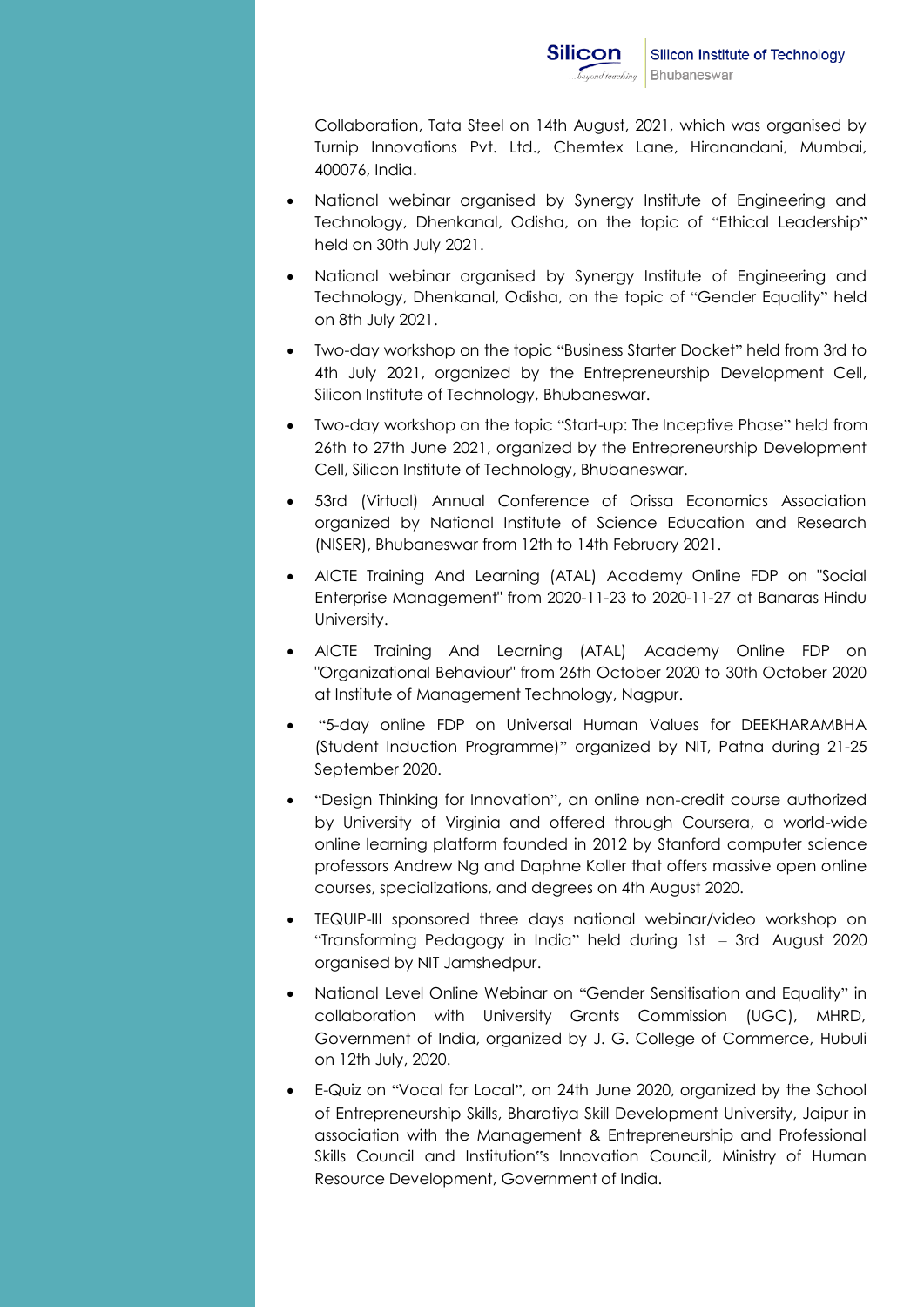- "Grammar and Punctuation", an online non-credit course authorized by University of California, Irvine and offered through Coursera, a world-wide online learning platform founded in 2012 by Stanford computer science professors Andrew Ng and Daphne Koller that offers massive open online courses, specializations, and degrees on 24th June 2020.
- "Strategic Issues in Indian Financial Sector during the Current Economic Crisis" organized on 17th June 2020 by Birla Global University (BGU).
- "Diversity of Social Entrepreneurship in Indian Context" on 15th June 2020, organized by P.G. Department of Social Entrepreneurship, Madras School of Social Work.
- An online course on "Mind Control: Managing Your Mental Health During COVID-19" (from 17th May 2020 to 1st June 2020) from COURSERA, a world-wide online learning platform founded in 2012 by Stanford computer science professors Andrew Ng and Daphne Koller that offers massive open online courses, specializations, and degrees.
- An online AICTE recognized Faculty Development Programme on "Evaluation & Setting of Question Papers" conducted by Education and Educational Management Departmentt from 25/05/2020 to 29/05/2020 (one week) at National Institute of Technical Teachers Training and Research (NITTTR), Chandigarh.
- Online AICTE recognized Faculty Development Programme on "Role of Teachers and Educational Institutes in Unnat Bharat Abhiyan (UBA)" conducted by Rural Development Department from 18/05/2020 to 22/05/2020 (one week) at National Institute of Technical Teachers Training and Research (NITTTR), Chandigarh.
- The AICTE recognized Faculty Development Programme on "Environment and Sustainable Development" conducted by Rural Development Department from 20/04/2020 to 24/04/2020 (one week) at National Institute of Technical Teachers Training and Research (NITTTR), Chandigarh.
- 52nd Annual Conference of Orissa Economics Association at Parala Maharaja Engineering College, Berhampur, from 8th to 9th February 2020
- A three day Faculty Development Programme on "Students Induction Programme" organised by All India Council for Technical Education, New Delhi, in Siksha "O" Anusandhan (Deemed to be University), Bhubaneswar, Odisha from 6th July 2019 to 8th July 2019.
- 51st Annual Conference of Orissa Economics Association at Kendrapara Autonomous College, Kendrapara, from 9th to 10th February 2019.
- One day seminar on "Current Environmental Issues and Challenges-2018". Organized by the Department of Basic Sciences and Humanities, Silicon Institute of Technology, Bhubaneswar, held on 24th March 2018.
- 50th Annual Conference of Orissa Economics Association at Nabakrushna Choudhury Centre for Development Studies (NCDS), Bhubaneswar, Odisha, from 10th to 11th February 2018.